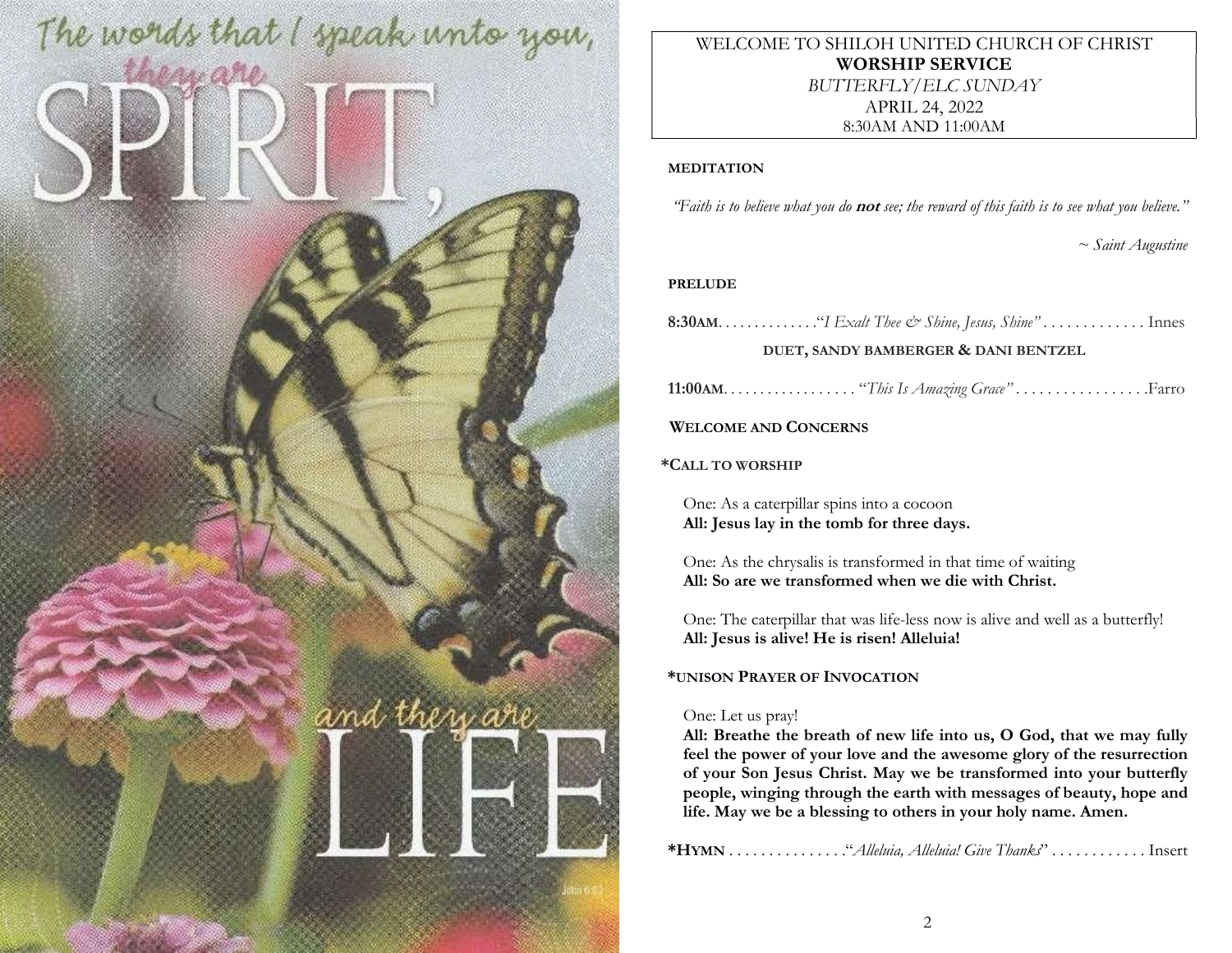#### PRAYER OF CONFESSION

Must we see you in order to believe you, Lord? Is seeing truly believing? Are we to be prisoners of our senses, distrusting and rejecting whatever we cannot see, touch, or hear? Yet you are faithful you give sight to the blind, you carry us when we are weary, you call us to your side. The locked room of our hearts opens at the turn of your key. Speak your words of life to us again: "Do not doubt, only believe." Speak your words of life, that we might live.

### WORDS OF ASSURANCE

| The peace of God be with you.      |
|------------------------------------|
| Receive God's forgiveness          |
| and the promise of the Spirit,     |
| for Jesus is risen from the dead.  |
| Happy are those who have not seen, |
| yet have come to believe.          |

# EXCHANGING THE PEACE OF CHRIST (Please wave to one another)

One: This is the day that the Lord has made. All: Let us rejoice and be glad in it.

One: May the peace of Christ fill you this day. All: Christ is the source of our joy and gladness.

One: Please share a joyful sign of Christ's peace with those near you. The peace of God be with you. All: And also with you.

### 11:00AM ELC PRESENTATION

\*HYMN . . . . . . . . . . . . . . . . . ."The Butterfly Song" . . . . . . . . . . . . . . . . . . . Insert

# WITNESS TO OUR SACRED STORY

First Lesson: Psalm 150 Second Lesson: Acts 5:27-32

#### CHANCEL CHOIR

8:30AM & 11:00AM. . . . . . . . . . . . "Missing Jesus". . . . . . . . . . . Frombach/Arr. Lau

Gospel Lesson: John 20:19-31

SERMON "Doubt and Faith"

\* $HYMN$ ..........."We Live By Faith and Not By Sight (Vs. 1-3)".............#256

### PASTORAL PRAYER

### SILENT PRAYER

#### THE LORD'S PRAYER

Our Father, who art in heaven, hallowed be thy name. Thy kingdom come. Thy will be done, on earth as it is in heaven. Give us this day our daily bread. And forgive us our sins, as we forgive those who sin against us. And lead us not into temptation, but deliver us from evil. For thine is the kingdom, and the power, and the glory forever. Amen.

### PRESENTING OUR TITHES AND OFFERINGS BEFORE GOD

#### INVITATION TO THE OFFERING

All that we have belongs to God. As we celebrate our unity as a community of faith here at Shiloh UCC, and focus our hearts on the risen Christ, we joyfully lay down our possessions before God. Through the grace of God, we have the ability to share our gifts so that all may have what they need to live.

\*OFFERTORY RESPONSE "Doxology" . . . . . . . . . . . . . . . . . . . . . . . . . . . .# 780

Praise God from whom all blessings flow; Praise God, all creatures here below; Praise God above, You heavenly host: Praise Father, Son, and Holy Ghost. Amen.

#### \*UNISON PRAYER OF DEDICATION

Generous and surprising God, when we thought that death had claimed your Son, Jesus Christ, you amazed us with the resurrection. Surprise us again with your ability to turn these humble offerings into spiritual gifts that will transform the world. We lay our very lives at your feet, O God, knowing that you will use us to proclaim and embody the gospel. We pray this in the name of Christ. Amen.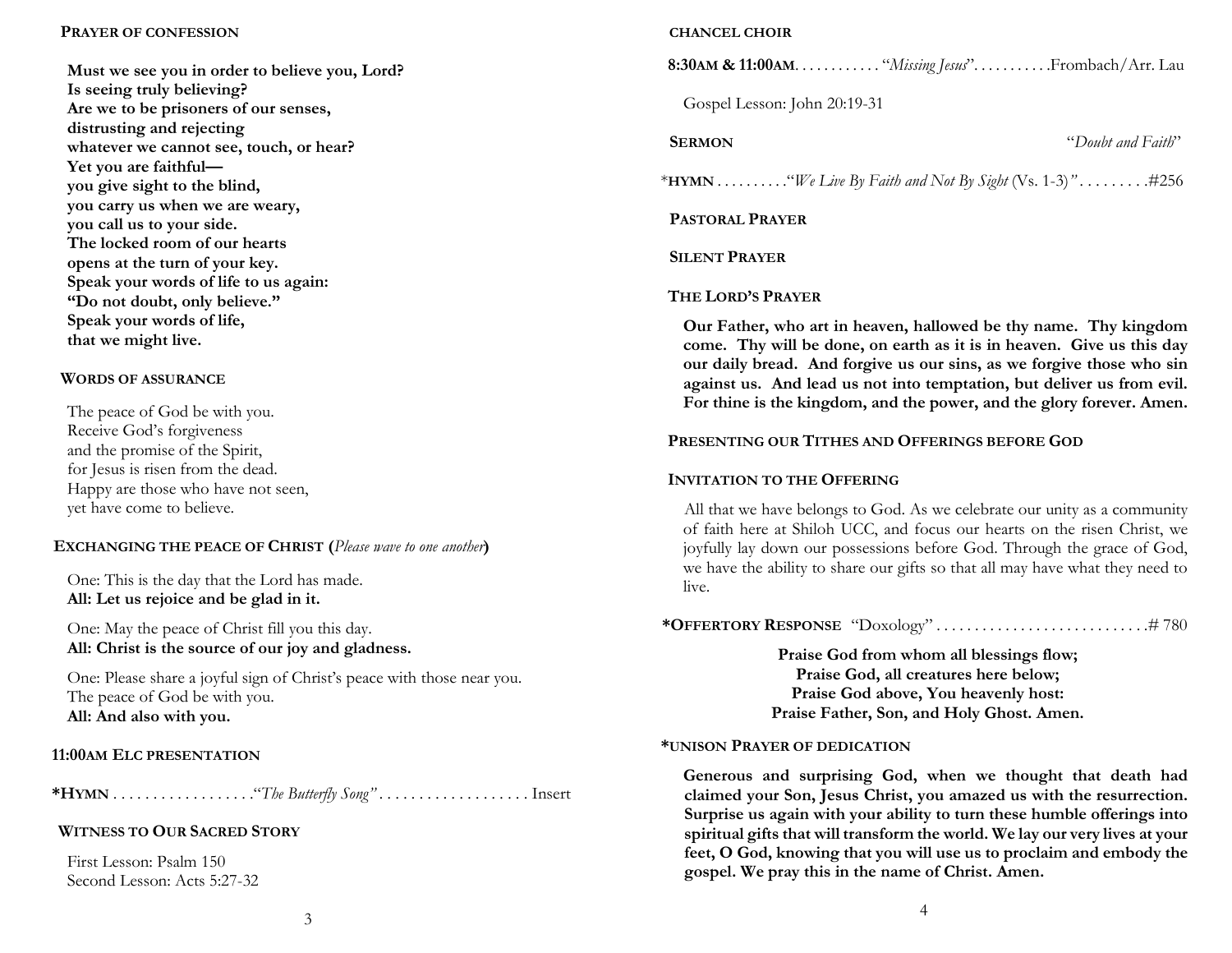\*CLOSING HYMN. . . . . . . . . . "In the Bulb There is a Flower". . . . . . . . . . . . #433

### **BENEDICTION**

One: Go forth as God's chosen witnesses, to proclaim all you have heard, seen and experienced. All: We go forth in the name of the Risen Christ.

One: Go forth sustained by God's steadfast love. All: We go forth transformed and transforming.

One: Go forth with shouts of joy. Christ is risen. All: Christ is risen indeed. Alleluia. Amen.

**POSTLUDE** 

| 8:30AM "Sing, Men and Angels, Sing!"Birchwood |  |
|-----------------------------------------------|--|
|                                               |  |

# WE ARE DELIGHTED THAT YOU JOINED US FOR WORSHIP TODAY!

- FREE ALTAR FLOWERS are presented to the glory of God and in loving memory of Betty Harper by Anne and Robert Myers and her family.
- > THE BULLETINS are dedicated to the glory of God and in memory of Harry Jacoby by his wife Sara, daughters, Vicki and Patti and their families.

Your life was a blessing. Your memory a treasure. You are loved beyond words, And missed beyond measure.

- > LITURGIST: 8:30AM: Milton Hoak, 11:00AM: Allison Hartnett
- USHERS: 8:30AM: Volunteers 11:00AM: Dick Hodgson
- GREETERS: 8:30AM: Sara Jacoby, 11:00AM: Stephanie Berkheimer
- NURSERY DUTY: 8:30AM: Carol Burns, 11:00AM Volunteer
- MUSIC: 8:30AM Sandy Bamberger, Dani Bentzel & Chancel Choir 11:00AM: Jessie Sechriest & Chancel Choir

### WE WOULD LIKE TO THANK ALL OF THE VOLUNTEERS AND MUSICIANS FOR PROVIDING THE WORSHIP MUSIC THIS SUNDAY!

# PRAYERS FOR THE WEEK:

### Morning Prayer (www.biblestudytools.com)

Loving God, Thank You. You made the heavens and the earth, the land and the sea, the fish that swim in the waters and the creatures that crawl upon the shores. You made me. Thank you! Truly, You hand crafted everything in this universe. Help me, Lord, not to take any of this for granted. Help me know in my soul I do not deserve the blessings You choose to bestow, yet You offer them



anyway. You do this because You love me, because You are perfect and good, and because Your ways are infinitely higher than my own. Thank you, God, for breath in my lungs and sun on my skin. Thank You for the opportunity of salvation and for the gift of Your son, Jesus Christ. Help me to hold this gratitude in my heart all day long and to overflow with joy so I can share it with others in all I think, say, and do. In Jesus' holy name I pray. Amen.

# Evening Prayer (Christina Fox)

Heavenly Father, I can barely lift my eyes to you. It's all I can do to cry out for help. Please extend your grace to me tonight. Help me to see that you are with me every moment of every day. Your Holy Spirit comforts me. Help me to remember that you are not surprised or taken off guard by the events of this day. Forgive me for my fears and doubts. Forgive me for forgetting that you are with me. Forgive me for forgetting who I am because of what your Son, Jesus Christ. Grant me gospel hope in the midst of a hard day. Show me your presence and fill me with your Spirit. Help me to cling to your love, grace, and strength. In Jesus' name I pray. Amen.

# PRAYERS FOR OUR COMMUNITY OF FAITH

Chuck and Sandy Baboian, Julene Bechtel, Jim Sr. and Rosemary Bentzel, Rosabel Bentzel, Uble & Nan Frost, Mark Garber, Beverly Hoak, Bev Kirk, Donna Krone, Dottie Limbert, Catherine Lochman, Marguerite Lochman, Arlene Myers, Joanne Overmiller, Randy Reisinger, Cindy Repman, Charlotte Rohrbaugh, Cedric Simpson, Sue Trimble, Stewart Wagner, Elva Winter

# THOSE WHO GRIEVE FOR THEIR LOVED ONES

The Matthews/Curren Family, The Myers Family, The Keith Family, The Anstein Family, The Wagner Family, The Heath Family, The Hoak/McGinnis Family, The Reiber Family, The Bupp Family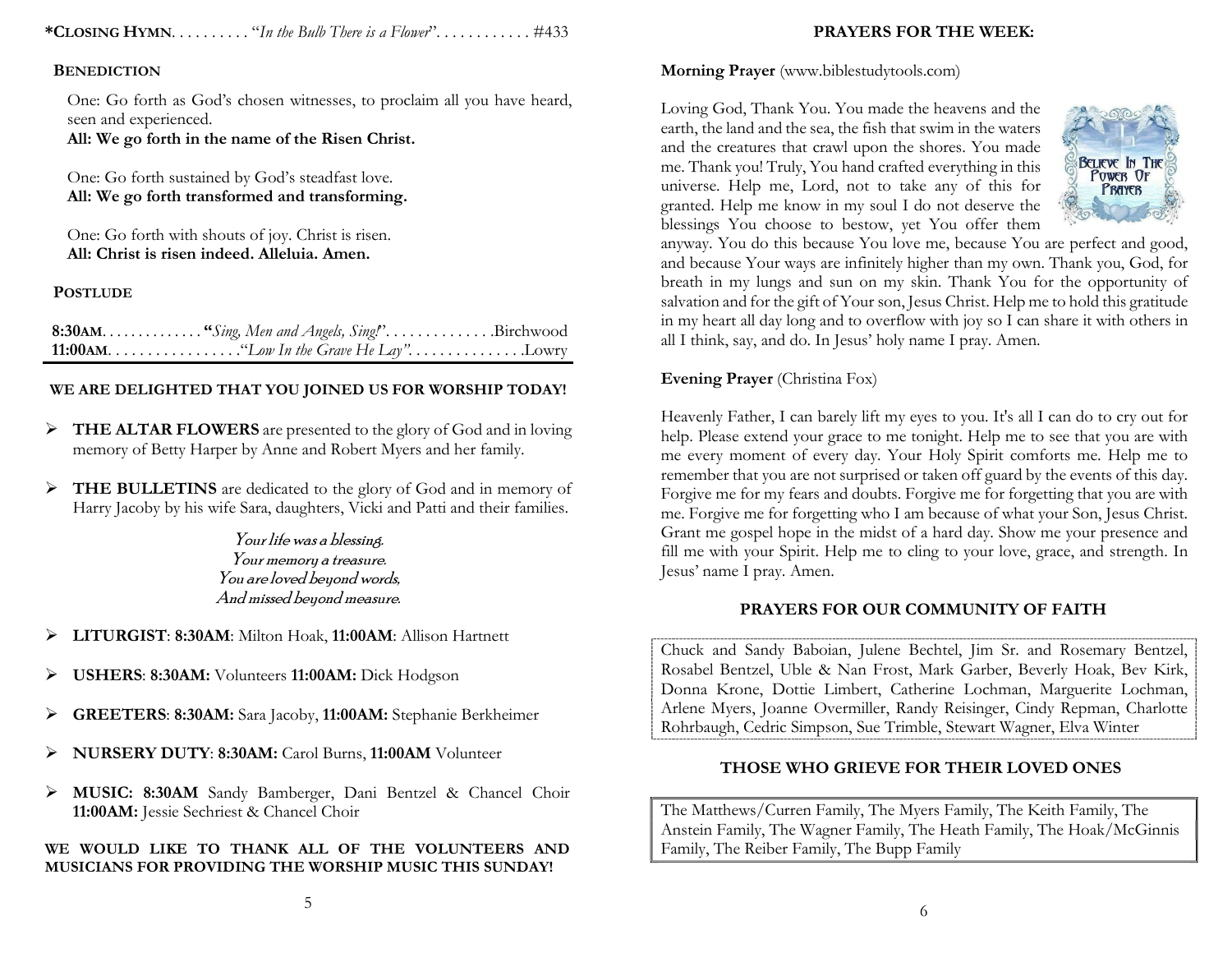

It's time to worship outdoors! Everyone is invited to attend our church picnic! We can relax and enjoy nature as we worship. A sign-up sheet will be in the Welcome Center and the Gallery on May 1 through May 14. We hope you will plan to attend!

When: Sunday, May 22 Where: Sunset Lane Park/Pavilion 2458 Sunset Lane York PA 17408 Time: Worship at 10:00 AM Pot-Luck Lunch: 11:30 AM (burgers and hotdogs will be provided)

# \*\*PLEASE BRING: PLACE SETTINGS, BEVERAGE, CHAIRS\*\*

We are in the process of organizing a Safety & Security Committee to assess any safety risks or security threats that could affect our church, staff, and members. The Committee will also be responsible for safety and security planning, and disaster preparedness and response. The Pennsylvania State



Police is offering a free risk and vulnerability assessment that we have signed up for. They will provide us with a detailed report that will identify any vulnerabilities and will offer recommendations to improve security. Our goal will then be to strategize and implement procedures in the event of an emergency or safety issue. The Pennsylvania State Police will conduct a follow-up interview via telephone within one year following the assessment to ascertain if any of the suggested recommendations were acted upon. If you are interested in joining this Committee, please contact Marsha Reiber or Jeff Hershey.



The Women's Guild will be collecting baby items for Wellspan Mother/Child Clinic until Mother's Day May 8. The following baby items are needed:

Newborn diapers, unscented wipes, formula (powder), heavy menstrual pads, breast pads, breast cream, baby clothes (newborn to 3 months), blankets (they love the fleece ones), or lighter ones for summer. Please, all items should be new except clothes and blankets. There will be a bin marked "Women's Guild" in the gallery for donations.

"No matter who you are, or where you are on life's journey, you are welcome here at Shiloh UCC, where God is still speaking"

# THIS WEEK

| <b>SUN</b>  | 8:30 & 11 | <b>Butterfly/ELC Sunday</b> |  |
|-------------|-----------|-----------------------------|--|
|             | 9:45      | Sunday School               |  |
| <b>TUES</b> | 6:30      | Cub Scouts (100)            |  |
| WED         | 9:30      | Bible Study (202)           |  |
|             | 5:30      | <b>TOPS</b> (100)           |  |
|             | 7:00      | Visioning Committee (100)   |  |
| <b>THUR</b> | 10:00     | Outreach Committee (202)    |  |
|             | 6:30      | NA Group (100)              |  |
|             | 6:30      | Choirs                      |  |
| <b>FRI</b>  | 1:30      | ELC Mother's Day Tea (100)  |  |
| SUN         | 8:30 & 11 | Music Sunday/Communion      |  |

ATTENDANCE LAST WEEK: 234 MAUNDY THURSDAY: 52

> GOOD FRIDAY: 39 EASTER SUNDAY: 143

### THE CHURCH STAFF

Pastor Rev. Melinda LaMontagne, Ph.D. pastormelinda@shilohucc.com 717-764-3569

Pastor Melinda office hours: Please call for an appointment Wednesdays 9AM-2PM & 5-8PM Thursdays 9:00-11:30AM & 6-8:30PMFridays 9AM-2PM

Director of Music Stephanie Limbert Organist Sandra Bamberger Missionaries in Costa Rica Sally Jane and Crosby Johnson Early Learning Center Director Allison Hartnett Administrative Assistant Maira Rivera office@shilohucc.com Website: www.shilohuccyorkpa.org

Facebook Page www.facebook.com/shilohuccyorkpa